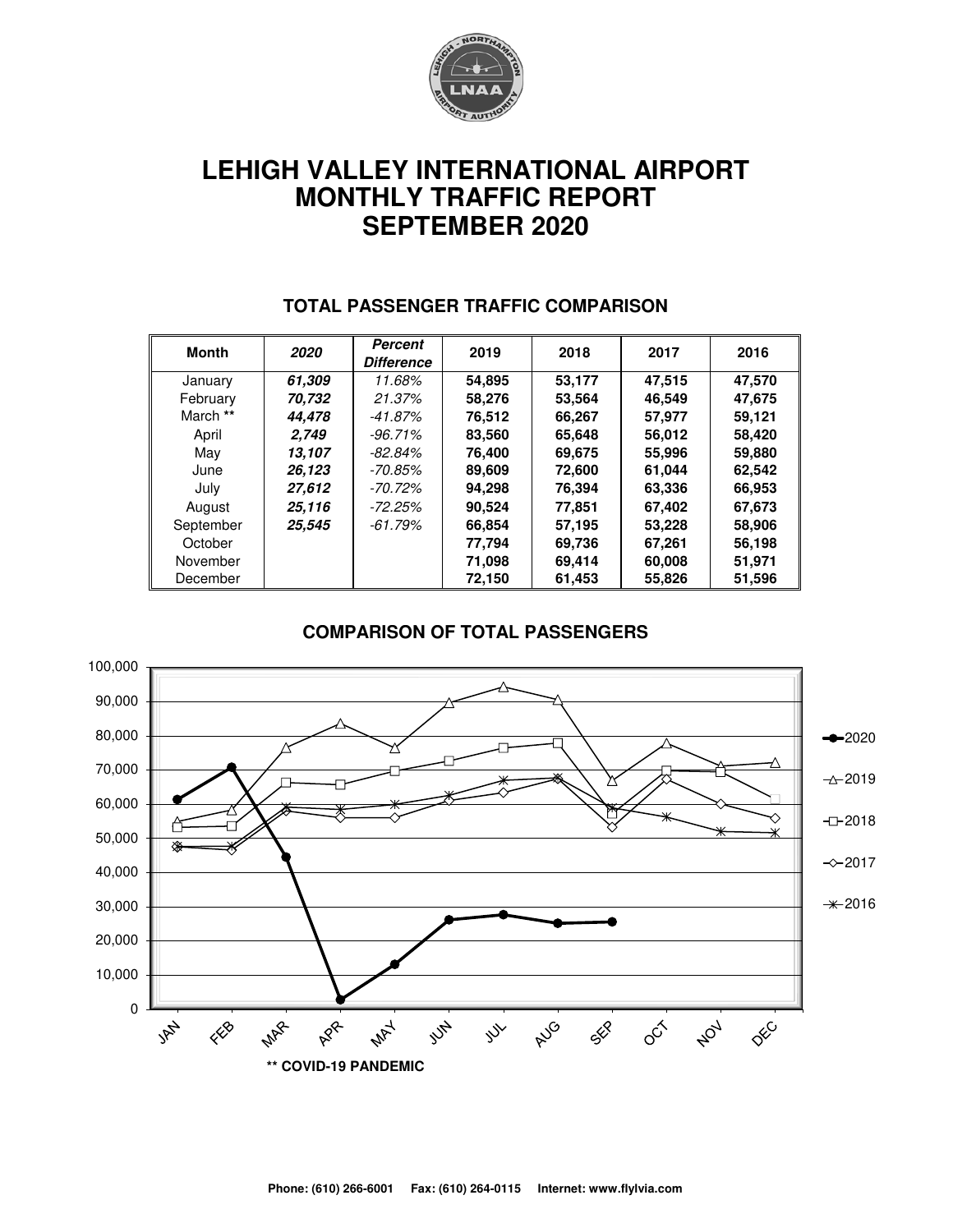#### **LEHIGH VALLEY INTERNATIONAL AIRPORT (ABE) MONTHLY TRAFFIC REPORT SEPTEMBER 2020**

|                                                      |                                      | <b>SEPTEMBER</b>                     |                                        |                                  |                                         | <b>YEAR-TO-DATE</b>                     |                                       |                                     |
|------------------------------------------------------|--------------------------------------|--------------------------------------|----------------------------------------|----------------------------------|-----------------------------------------|-----------------------------------------|---------------------------------------|-------------------------------------|
|                                                      | 2020                                 | 2019                                 | <b>Increase</b><br>(Decrease)          | Percent<br><b>Difference</b>     | 2020                                    | 2019                                    | <b>Increase</b><br>(Decrease)         | <b>Percent</b><br><b>Difference</b> |
| <b>MAJOR AIRLINES:</b><br>Passengers                 |                                      |                                      |                                        |                                  |                                         |                                         |                                       |                                     |
| Enplaned<br>Deplaned                                 | 0<br>0                               | 2,365<br>2,204                       | (2,365)<br>(2,204)                     | $-100.00\%$<br>$-100.00\%$       | 5.713<br>5,781                          | 23,276<br>22,113                        | (17, 563)<br>(16, 332)                | $-75.46%$<br>$-73.86\%$             |
| Sub-total                                            | 0                                    | 4,569                                | (4, 569)                               | $-100.00\%$                      | 11,494                                  | 45,389                                  | (33, 895)                             | $-74.68%$                           |
| <b>REGIONAL AIRLINES:</b><br>Passengers              |                                      |                                      |                                        |                                  |                                         |                                         |                                       |                                     |
| Enplaned                                             | 12,755                               | 31,541                               | (18, 786)                              | $-59.56\%$                       | 142,580                                 | 323,760                                 | (181, 180)                            | $-55.96%$                           |
| Deplaned                                             | 12,790                               | 30,744                               | (17, 954)                              | $-58.40%$                        | 142,697                                 | 321,779                                 | (179,082)                             | $-55.65%$                           |
| Sub-total                                            | 25,545                               | 62,285                               | (36, 740)                              | $-58.99%$                        | 285,277                                 | 645,539                                 | (360, 262)                            | $-55.81%$                           |
| <b>TOTAL PASSENGERS</b>                              | 25,545                               | 66,854                               | (41, 309)                              | $-61.79%$                        | 296,771                                 | 690,928                                 | (394, 157)                            | $-57.05%$                           |
| CARGO:<br>Enplaned<br>Deplaned<br><b>TOTAL CARGO</b> | 7,759,830<br>8.188.042<br>15,947,872 | 8,000,789<br>8,465,757<br>16,466,546 | (240, 959)<br>(277, 715)<br>(518, 674) | $-3.01%$<br>$-3.28%$<br>$-3.15%$ | 74,824,024<br>81,821,261<br>156,645,285 | 71,140,184<br>60,360,705<br>131,500,889 | 3,683,840<br>21,460,556<br>25,144,396 | 5.18%<br>35.55%<br>19.12%           |
| <b>CUSTOMS:</b><br>Entries                           | 7                                    | 19                                   | (12)                                   | $-63.16%$                        | 41                                      | 128                                     | (87)                                  | $-67.97\%$                          |

### **MONTHLY AIRCRAFT ACTIVITY**

The FEDERAL AVIATION ADMINISTRATION AIR TRAFFIC CONTROL TOWER at LVIA recorded the following aircraft take-offs and landings for the month:

|                          | <b>SEPTEMBER</b> |       |                               |                                     | <b>YEAR-TO-DATE</b> |        |                               |                              |  |  |
|--------------------------|------------------|-------|-------------------------------|-------------------------------------|---------------------|--------|-------------------------------|------------------------------|--|--|
|                          | 2020             | 2019  | <b>Increase</b><br>(Decrease) | <b>Percent</b><br><b>Difference</b> | 2020                | 2019   | <b>Increase</b><br>(Decrease) | Percent<br><b>Difference</b> |  |  |
| <b>Major Airlines</b>    | 546              | 990   | (444)                         | $-44.85%$                           | 6.549               | 8.417  | (1,868)                       | $-22.19%$                    |  |  |
| <b>Regional Airlines</b> | 480              | 880   | (400)                         | $-45.45\%$                          | 4,155               | 7.391  | (3,236)                       | $-43.78%$                    |  |  |
| <b>General Aviation</b>  | 2,974            | 2,933 | 41                            | 1.40%                               | 19,582              | 21,679 | (2,097)                       | $-9.67\%$                    |  |  |
| Military                 | 30               | 30    |                               | 0.00%                               | 299                 | 370    | (71)                          | $-19.19%$                    |  |  |
| Total Itinerant          | 4.030            | 4,833 | (803)                         | $-16.61\%$                          | 30,585              | 37,857 | (7,272)                       | $-19.21%$                    |  |  |
| <b>Total Local</b>       | 2,187            | 4,235 | (2,048)                       | $-48.36\%$                          | 18.024              | 28.373 | (10, 349)                     | $-36.47%$                    |  |  |
| <b>ITOTAL OPERATIONS</b> | 6,217            | 9,068 | (2,851)                       | $-31.44%$                           | 48.609              | 66,230 | (17, 621)                     | $-26.61%$                    |  |  |